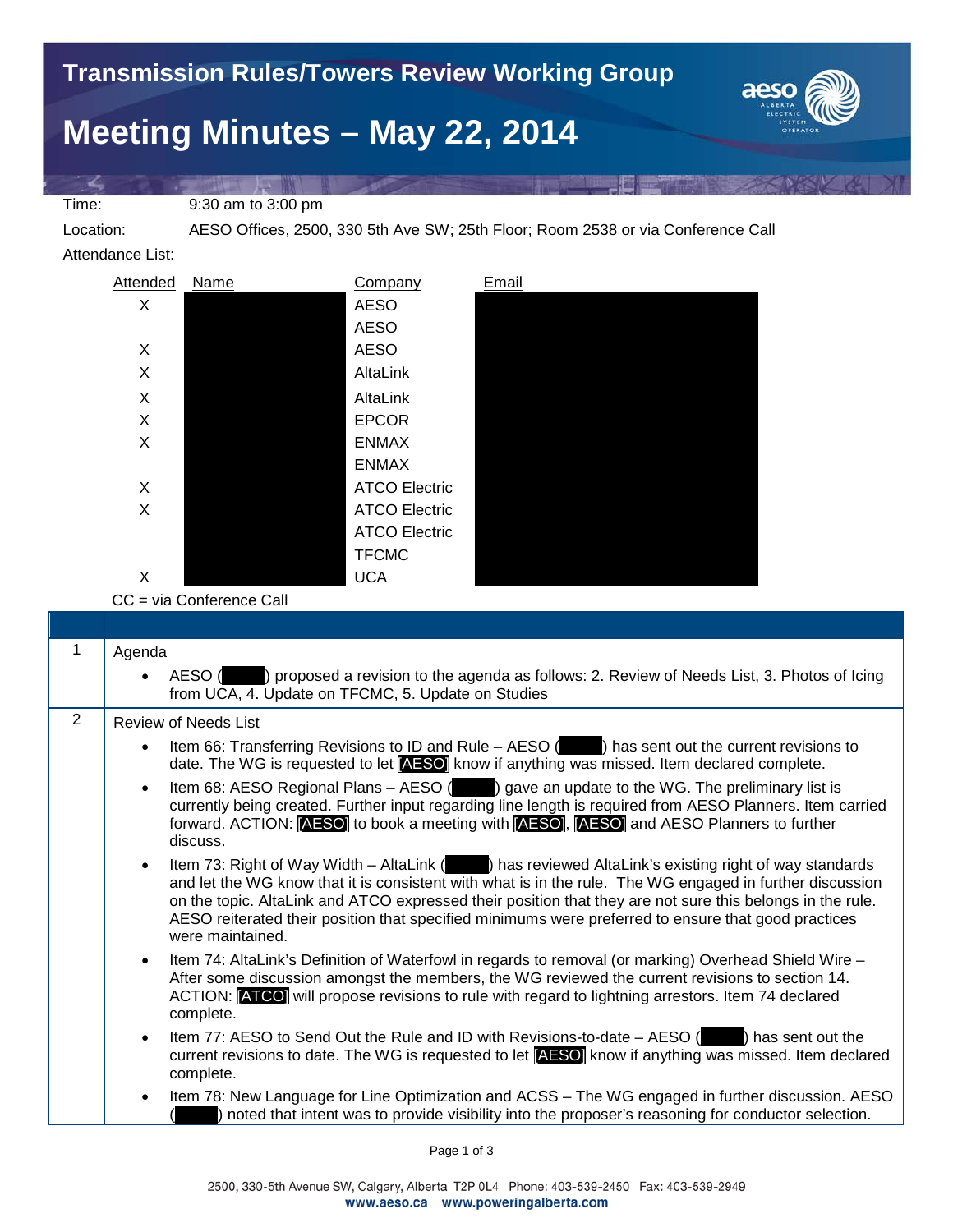

|                | Further discussion; AltaLink (<br>) noted that conductor flagged as optimal may not be chosen for a<br>number of reasons including maintenance, stocking a new, unfamiliar, conductor and accessories.<br>AESO ( ) pointed out that conductor optimization study includes more than capital costs and<br>increased maintenance or stocking of additional materials should be part of the overall selection. ATCO<br>) asked if the customer gets the benefit of reduced losses to offset additional capital costs for<br>larger (optimized) conductor. AltaLink () questioned the purpose of optimization if alternate<br>conductor is usually chosen. $\overline{AESO}$ ( ) also noted that without any requirements for such an<br>investigation, there are examples of inappropriate (undersized) conductor selection since the customer is<br>not accountable for losses, but is responsible for the capital costs. ACTION: [AESO] committed that the<br>AESO would come up with a position on capital cost credit for optimized conductor. ACTION: [AESO] has<br>requested that the WG read through the current version written in the optimization section in the ID, and<br>bring comments and/or proposed revisions to the next meeting. |
|----------------|--------------------------------------------------------------------------------------------------------------------------------------------------------------------------------------------------------------------------------------------------------------------------------------------------------------------------------------------------------------------------------------------------------------------------------------------------------------------------------------------------------------------------------------------------------------------------------------------------------------------------------------------------------------------------------------------------------------------------------------------------------------------------------------------------------------------------------------------------------------------------------------------------------------------------------------------------------------------------------------------------------------------------------------------------------------------------------------------------------------------------------------------------------------------------------------------------------------------------------------------------|
|                | Item 81: Draft Wording to Investigate Operational Experience with Outages Induced by Ice Unloading -<br>$\bullet$<br>AESO () sent this out to the WG. ACTION: <b>AESO</b> to resend the request to the TFOs. The TFOs<br>are to get back to <b>AESO</b> .                                                                                                                                                                                                                                                                                                                                                                                                                                                                                                                                                                                                                                                                                                                                                                                                                                                                                                                                                                                        |
|                | Item 83: Update Section 19 with EPCOR's Proposal - Item declared complete.<br>$\bullet$                                                                                                                                                                                                                                                                                                                                                                                                                                                                                                                                                                                                                                                                                                                                                                                                                                                                                                                                                                                                                                                                                                                                                          |
|                | Item 84: Propose Wording on Section 21.6 for Exemption of Insulator Strength on Slack Spans - AESO<br>$\bullet$<br>) gave his proposed revisions to the WG. The WG discussed and made recommendations for<br>further revisions. ACTION: <b>AESO</b> to make further revisions based on the WG's recommendations.                                                                                                                                                                                                                                                                                                                                                                                                                                                                                                                                                                                                                                                                                                                                                                                                                                                                                                                                 |
|                | Item 85: Review of Meeting Minute Documentation $-$ The WG was requested by AESO $($ $)$ to review<br>$\bullet$<br>the minutes after each meeting carefully and advise if further documentation is required. ACTION:<br>[AESO] will receive comments and update minutes accordingly. Item 85 declared complete.                                                                                                                                                                                                                                                                                                                                                                                                                                                                                                                                                                                                                                                                                                                                                                                                                                                                                                                                  |
|                | Item 86: Addition of Economic Parameters in the ID $-$ AESO ( $\Box$ ) added economic parameters. The<br>WG is requested to review it and bring comment to the next meeting. Item carried forward.                                                                                                                                                                                                                                                                                                                                                                                                                                                                                                                                                                                                                                                                                                                                                                                                                                                                                                                                                                                                                                               |
|                | Item 87: Proposal for Investigating Minimum Spacing for Ice Unloading - AESO () has sent a<br>$\bullet$<br>change notice to <b>AESO</b> and is awaiting his approval. ACTION: <b>AESO</b> will review change notice and<br>get back to <b>AESO</b> . The WG had no further concerns regarding this item.<br>Galloping report to consider cost implications of:                                                                                                                                                                                                                                                                                                                                                                                                                                                                                                                                                                                                                                                                                                                                                                                                                                                                                   |
|                | Zone C: Shorten arm to differential ice spacing                                                                                                                                                                                                                                                                                                                                                                                                                                                                                                                                                                                                                                                                                                                                                                                                                                                                                                                                                                                                                                                                                                                                                                                                  |
|                | Zone A, B: Shorten arm to                                                                                                                                                                                                                                                                                                                                                                                                                                                                                                                                                                                                                                                                                                                                                                                                                                                                                                                                                                                                                                                                                                                                                                                                                        |
|                | a) AESO 502.2 Spacing for galloping                                                                                                                                                                                                                                                                                                                                                                                                                                                                                                                                                                                                                                                                                                                                                                                                                                                                                                                                                                                                                                                                                                                                                                                                              |
|                | b) Differential Ice spacing                                                                                                                                                                                                                                                                                                                                                                                                                                                                                                                                                                                                                                                                                                                                                                                                                                                                                                                                                                                                                                                                                                                                                                                                                      |
|                | Item 87 carried forward.                                                                                                                                                                                                                                                                                                                                                                                                                                                                                                                                                                                                                                                                                                                                                                                                                                                                                                                                                                                                                                                                                                                                                                                                                         |
|                | Item 88: Incorporated into item 87. Item 88 complete.                                                                                                                                                                                                                                                                                                                                                                                                                                                                                                                                                                                                                                                                                                                                                                                                                                                                                                                                                                                                                                                                                                                                                                                            |
|                | Item 89: Item carried forward.                                                                                                                                                                                                                                                                                                                                                                                                                                                                                                                                                                                                                                                                                                                                                                                                                                                                                                                                                                                                                                                                                                                                                                                                                   |
|                | Item 90: Item declared complete.                                                                                                                                                                                                                                                                                                                                                                                                                                                                                                                                                                                                                                                                                                                                                                                                                                                                                                                                                                                                                                                                                                                                                                                                                 |
| 3              | Tower/Line Icing Photos from UCA                                                                                                                                                                                                                                                                                                                                                                                                                                                                                                                                                                                                                                                                                                                                                                                                                                                                                                                                                                                                                                                                                                                                                                                                                 |
|                | UCA (<br>) showed the WG photos of tower and line icing for their information.<br>$\bullet$                                                                                                                                                                                                                                                                                                                                                                                                                                                                                                                                                                                                                                                                                                                                                                                                                                                                                                                                                                                                                                                                                                                                                      |
| $\overline{4}$ | Update on TFCMC                                                                                                                                                                                                                                                                                                                                                                                                                                                                                                                                                                                                                                                                                                                                                                                                                                                                                                                                                                                                                                                                                                                                                                                                                                  |
|                | gave the WG an update on questions he received from CCA from the TFCMC. UCA<br>AESO (                                                                                                                                                                                                                                                                                                                                                                                                                                                                                                                                                                                                                                                                                                                                                                                                                                                                                                                                                                                                                                                                                                                                                            |
|                | ) will first work with <b>[CCA]</b> to prescreen the questions. Then AESO ( ) will request the<br>assistance of the WG to answer [CCA]'s questions. AESO (Netable ) advised the WG that he may have<br><b>CCA</b> attend a future WG meeting. AESO () will advise the date ahead of time once it is confirmed.                                                                                                                                                                                                                                                                                                                                                                                                                                                                                                                                                                                                                                                                                                                                                                                                                                                                                                                                   |
|                | ) also advised the WG that he is attending the next TFCMC meeting on Friday, May 30 <sup>th</sup> to<br>AESO (<br>give an update and will be required to put together a slide deck. [AESO] requested [AESO]'s assistance<br>with the technical content in advance of the meeting. <b>AESO</b> agreed.                                                                                                                                                                                                                                                                                                                                                                                                                                                                                                                                                                                                                                                                                                                                                                                                                                                                                                                                            |